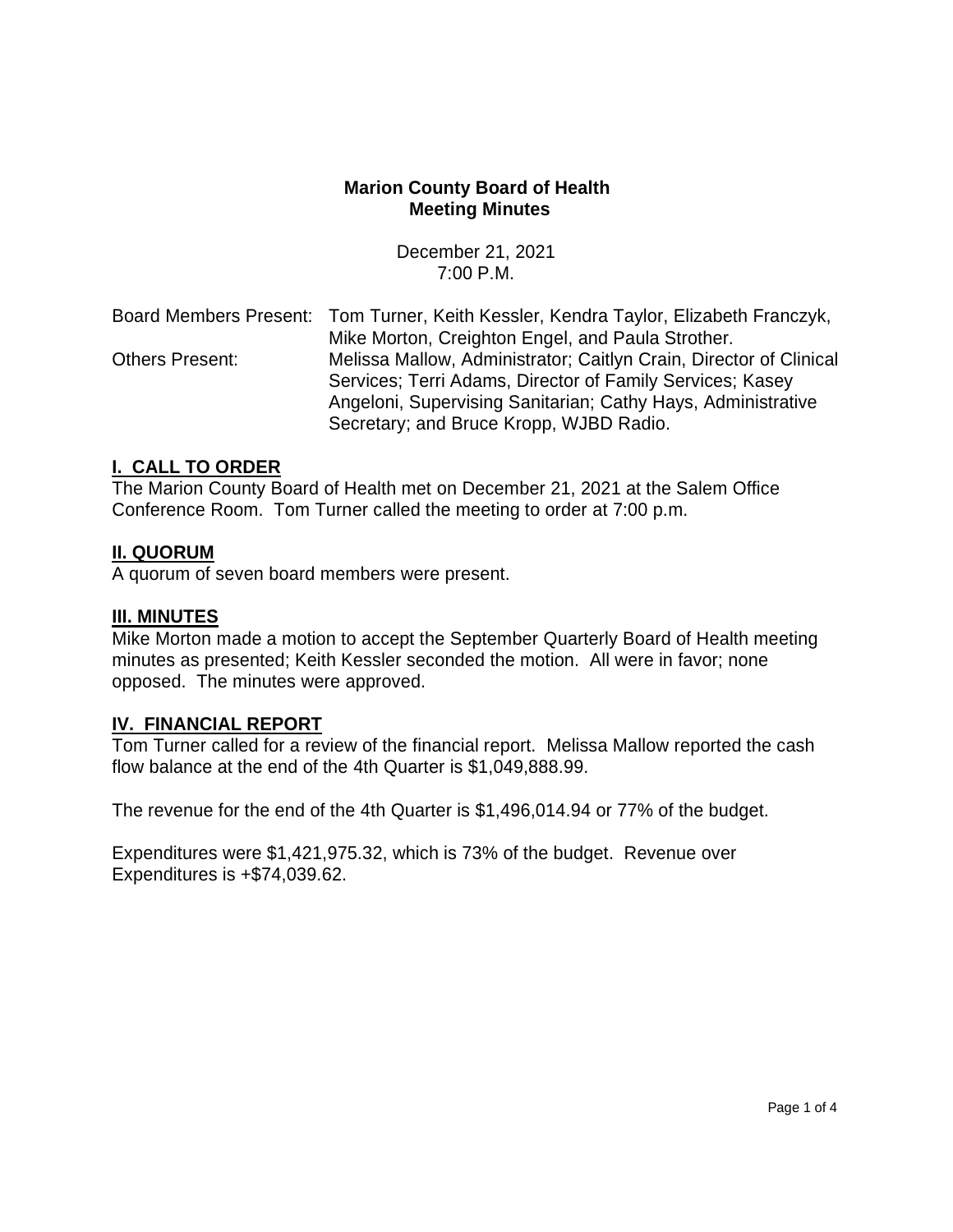Accounts Receivable are \$193,722.79.

FCM owes \$15,502.27 Emergency Preparedness owes \$15,221.02 Public Aid owes \$510.00 Medicare owes \$2,560.00 Managed Care owes \$9,140.00 Private Insurance owes \$8,905.00 Contact Tracing Grant owes \$80,691.98 COVID-19 Mass Vacination Grant owes \$32,286.16

Keith Kessler made a motion to accept the financial report; Creighton Engel seconded the motion. All were in favor; none opposed. The financial report was approved.

# **V. OLD BUSINESS**

Melissa Mallow stated the County Board accepted the Board of Health Reappointment letter. Dr. Engel was reappointed to the Marion County Board of Health, Dr. Engels term is 11/30/21 – 11/30/22. Dr. Kyle Clark was reappointed to the Marion County Board of Health, Dr. Clarks term is 11/30/21 – 11/30/24.

# **VI. NEW BUSINESS**

# **a. Activities:**

**1. Environmental Health: Kasey Angeloni, Supervising Sanitarian** This quarter the Environmental Health Department was busy with 29 temporary food permits for the Patoka Fest, Antique Power Days and the Kinmundy Log Cabin events. Ms. Angeloni submitted her resignation in November with her last day being December 31, 2021.

# **2. Nursing:**

STD testing will reopen in January.

# **TB Monitoring:**

1 positive TB client was reported this quarter. The initial investigation has been completed. Close contacts have had TB skin tests performed.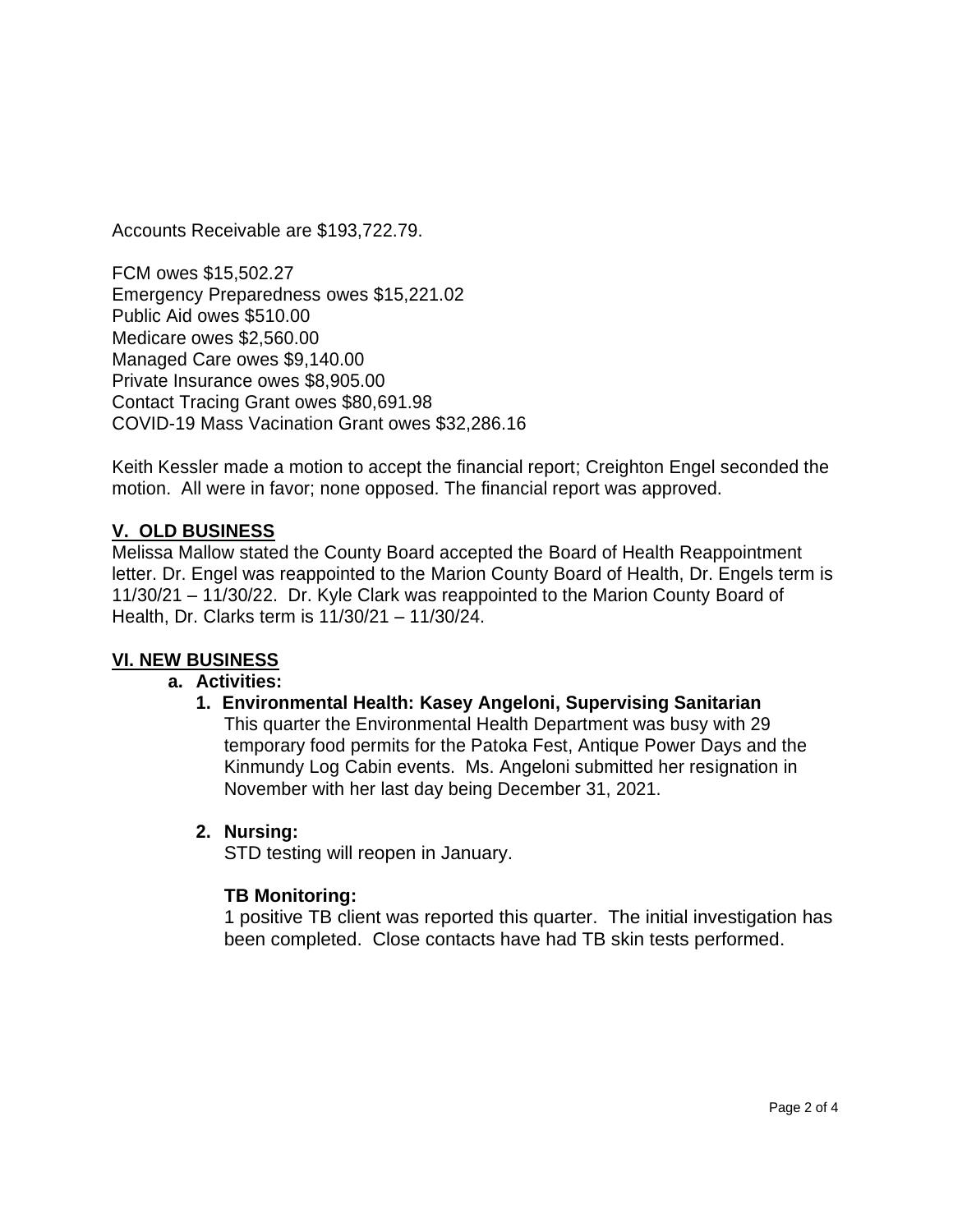The Lead Program along with Immunization clinics are continuing.

### **COVID-19:**

This quarter a total of 1,592 COVID-19 cases were reported to the local health department.

784 cases in September, 319 cases in October and 489 cases in November. The health department continues to administer 1<sup>st</sup> and 2<sup>nd</sup> dose Moderna and the 1 dose Johnson and Johnson vaccine. Covid booster clinics are continuing by appointment. Pediatric Pfizer clinics have been scheduled by appointment. Dose 1, December 28, 2021 and Dose 2, January 18, 2022.

#### **Flu Vaccine:**

Adult and Pediatric Flu vaccines are still being administered. The health department still has flu vaccine available.

### **a. Terri Adams; Director of Family Services**

WIC Caseload for September was 89%, October was 88% and November was 87%.

The physical presence waiver continues until mid April. WIC client appointments are still being offered for either in person appointments or over the phone appointments. WIC review was done recently over the phone. This review is performed every two years.

Jane Adams, Maternal Child Health Nurse is retiring on March 17, 2022. **FCM**

Family Case Management review is December 29, 2021 which will be conducted over the phone.

### **HWIL**

Healthworks continue to be a high amount with currently 101 cases.

### **3. Administration: Melissa Mallow**

### **Grants**

COVID-19 Mass Vaccination grant has been extended until December 31, 2022. The health department will be awarded an additional \$165,800.00. The original grant award was \$150,000.00.

### **COVID-19**

The health department continues to give free BINAX NOW test kits to Long Term Care facilities, schools and the Marion County Jail.

At this time, Marion County's weekly positivity rate is 4.3% and Region 5's positivity rate is 6.5%.